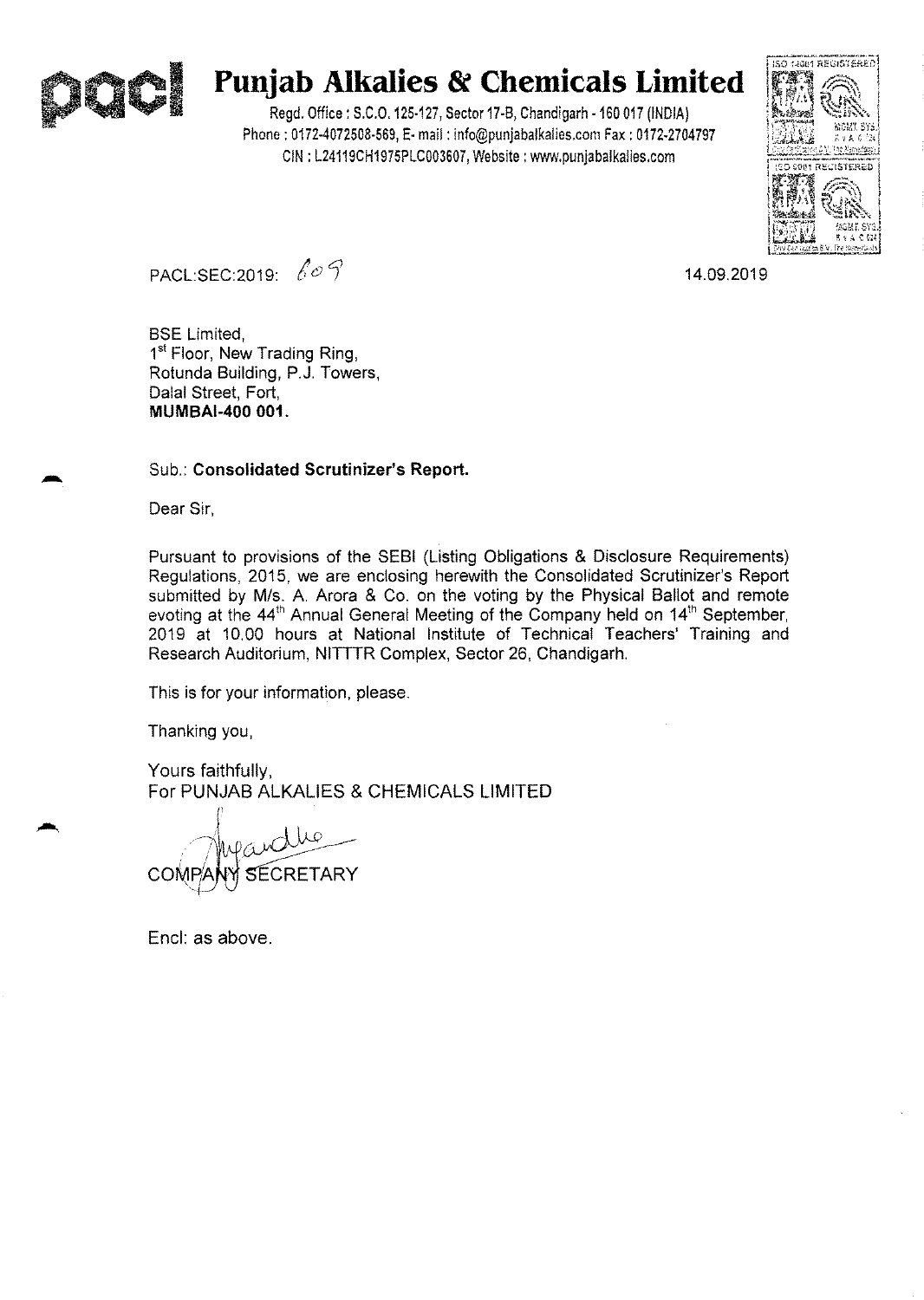**AJAY K. ARORA**  LL.B., FCS, IP

# GST : 04ADSPA8498H1Z3 **A. ARORA & CO.**

*W~6/~* 

*« C2Y~pjJ~* 

S.C.O. 64-65, 1ST FLOOR, SECTOR 17-A, MADHYA MARG, CHANDIGARH-160 017 Ph.: (O) 2701906 MOBILE: 98140-06492 E-MAIL: ajaykcs@gmail.com

## Consolidated Report of Scrutinizer

[Pursuant to section 108 of the Companies Act, 2013 and Companies (Management and Administration) Rules, 2014 as amended]

To, The Chairman, Punjab Alkalies And Chemicals Limited

44<sup>th</sup> Annual General Meeting of the Equity Shareholders of Punjab Alkalies And Chemicals Limited held on Saturday, the 14<sup>th</sup> September, 2019 at 10.00 A.M. at National Institute of Technical Teacher's Training and research Auditorium, NITTTR Complex, Sector 26, Chandigarh.

Dear Sir,

- 1. I, Ajay Kumar Arora, Practicing Company Secretary, at S.C.O. 64-65, 1<sup>st</sup>Floor, Sector 17 A, Madhya Marg, Chandigarh was appointed as Scrutinizer by the Board of Directors of Punjab Alkalies And Chemicals Limited (the Company) for the purpose of scrutinizing the e-voting process (remote e-voting) and voting by use of ballot at the meeting pursuant to section 108 of the Companies Act, 2013 read with rule 20 & 21 of the Companies (Management and Administration) Rules, 2014, as amended, in respect of the below mentioned resolutions proposed at the 44<sup>th</sup> Annual General Meeting (AGM) of the Equity Shareholders of Punjab Alkalies And Chemicals Limited held on 14<sup>th</sup> September, 2019 at 10.00 A.M. at National Institute of Technical Teacher's Training and research Auditorium, NITTTR Complex, Sector 26, Chandigarh.
- 2. The compliance with the provisions of the Companies Act, 2013 and the Rules made thereunder relating to voting through electronic means (by remote e-voting) and voting by using ballots by the shareholders on the resolutions proposed in the Notice of the 44<sup>th</sup> Annual General Meeting of the Company is the responsibility of the management. My responsibility as a Scrutinizer is to ensure that the voting process both through electronic means and by use of ballot at the meeting are conducted in a fair and transparent manner and render a consolidated scrutinizer's report of the total votes cast in favour or against, if any to the

 $\binom{2}{3}$ <br> $\binom{4}{1}$ ~~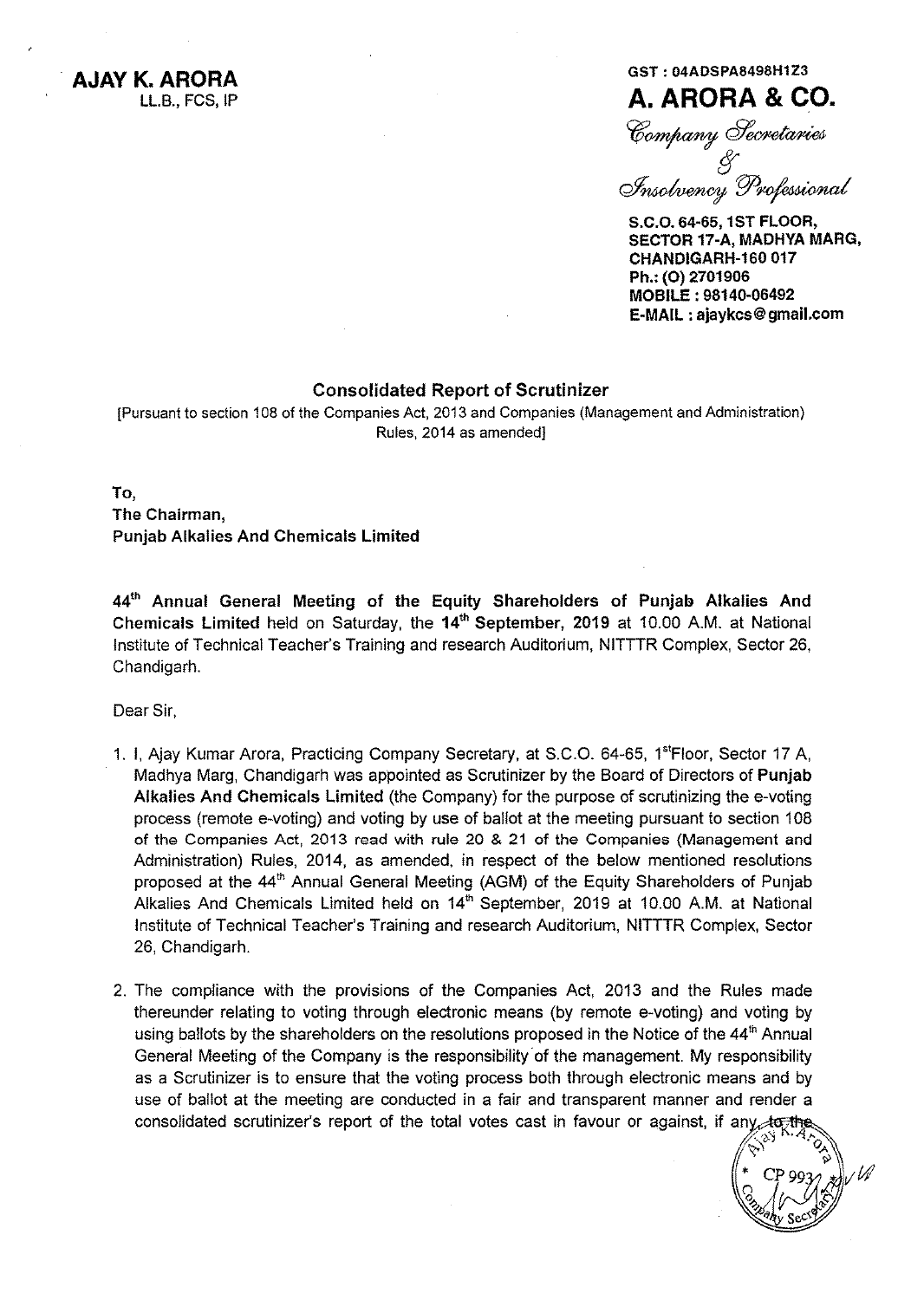Chairman on the resolutions, based on the reports generated from the electronic voting system provided by Central Depository Securities Limited (CDSL) and the report for voting by use of ballots at the meeting.

- 3. The Company had arranged the services of CDSL for extending the facility of remote evoting to the Members of the Company from 11<sup>th</sup> September, 2019 (from 10.00 A.M.) to 13<sup>th</sup> September, 2019 (upto 5.00 P.M.). The remote e-voting results were unblocked by me on 14<sup>th</sup> September, 2019 in the presence of two witnesses.
- 4. At the  $44<sup>th</sup>$  AGM of the Company held on  $14<sup>th</sup>$  September, 2019, the Chairman announced a Poll through Ballot to facilitate the Members present in the Meeting who have not exercised remote e-voting facility earlier, for exercising their right through the Ballot available at AGM venue.
- 5. I have rendered &rutinizer's Report separately on the remote e-voting and on use of ballots at the Meeting and I hereby submit Consolidated Report of Scrutinizer pursuant to Rule 20(4)(xii) on all the resolutions contained in the Notice of the aforesaid AGM.

The consolidated results of voting are as under:

#### ORDINARY BUSINESS:

#### (1) As an Ordinary Resolution-Item no. 1

Adoption of Audited Financial Statements for the financial year ended 31st March, 2019 and the Reports of Directors and Auditors thereon.

| <b>Particulars</b>        | <b>Details of Valid Votes</b>      |                                       | <b>Votes Cast in Favour</b> |                            | <b>Votes Cast Against</b> |                            | <b>Invalid Votes</b>     |                            |
|---------------------------|------------------------------------|---------------------------------------|-----------------------------|----------------------------|---------------------------|----------------------------|--------------------------|----------------------------|
|                           | Total No.<br>of.<br><b>Members</b> | Total No. of<br>shares/<br>votes held | No. of<br><b>Members</b>    | No. of<br>shares/<br>Votes | No. of<br><b>Members</b>  | No. of<br>shares/V<br>otes | No. of<br><b>Members</b> | No. of<br>shares/Vot<br>es |
| E-Voting                  | 34                                 | 10915229                              | 33                          | 10914829                   |                           | 400                        |                          |                            |
| Poll                      | 58                                 | 2665930                               | 58                          | 2665930                    |                           |                            | 18                       | 610                        |
| Consolidated              | 92                                 | 13581159                              | 91                          | 13580759                   |                           | 400                        | 18                       | 610                        |
| % to total valid<br>votes |                                    |                                       |                             | 99.997%                    |                           | 0.003%                     |                          | $\sim$                     |

I further report that out of total 6 Bodies Corporate/ Institutional Investor members who casted their votes through e-voting and through poll at the AGM, 3 Bodies Corporate / Institutional Investors have given their resolutions/ Authorization Letters. However, 3 Bodies Corporate/. Institutional Investors have not submitted their Resolutions! Authorization Letters to us.

Therefore, taking cognizance of non-receipt of the resolutions/ Authorization Letters, the details of e-voting and voting by poll at AGM by Individuals and Bodies Corporate/ Institutional Investors are as following:

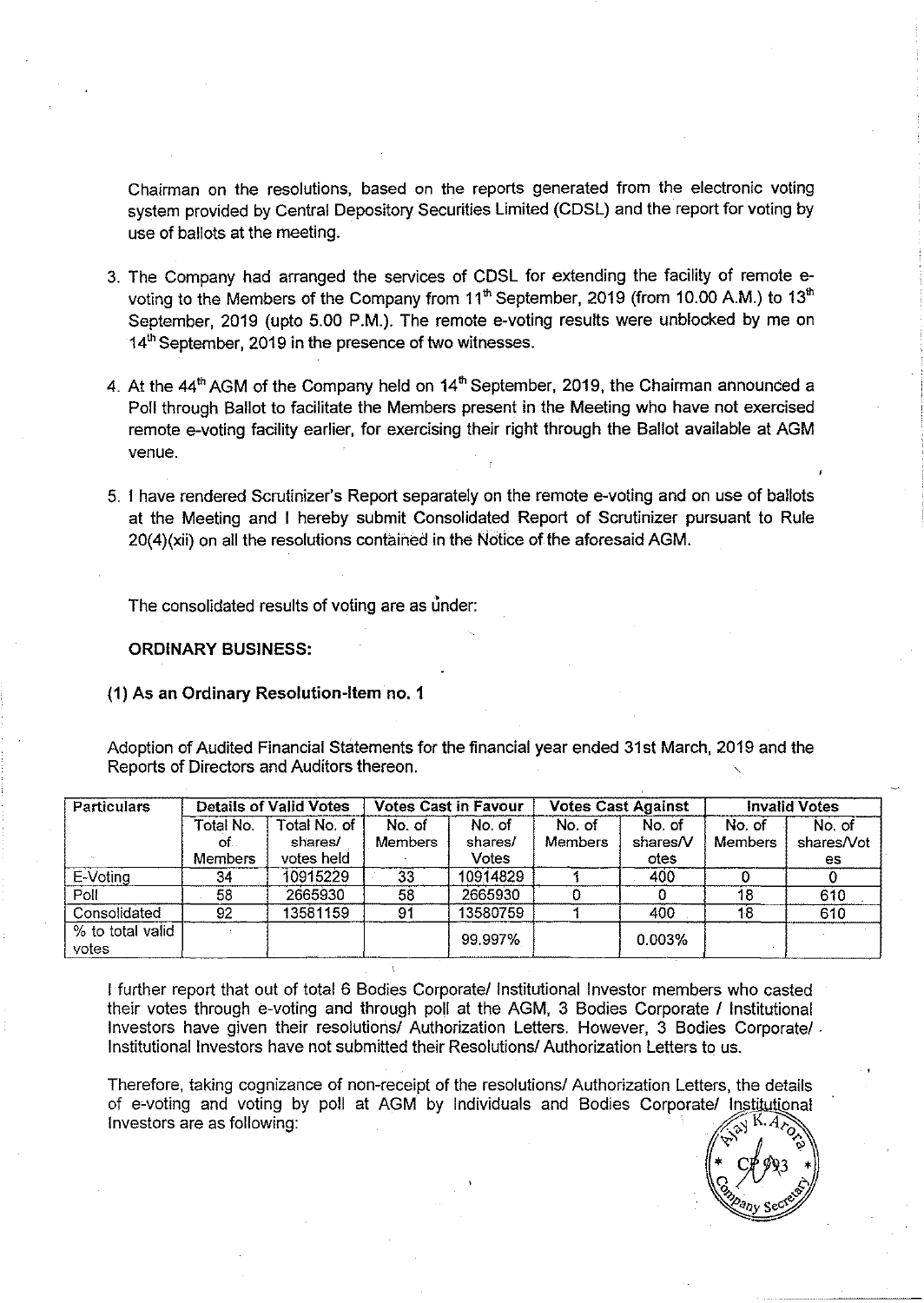| <b>Particulars</b> | <b>Details of Valid Votes</b> |              | Votes Cast in Favour |          | <b>Votes Cast Against</b> |          | <b>Invalid Votes</b> |            |
|--------------------|-------------------------------|--------------|----------------------|----------|---------------------------|----------|----------------------|------------|
|                    | Total No.                     | Total No. of | No. of               | No. of   | No. of                    | No. of   | No. of               | No. of     |
|                    | ot                            | shares/      | <b>Members</b>       | shares/  | <b>Members</b>            | shares/V | Members              | shares/Vot |
|                    | <b>Members</b>                | votes held   |                      | Votes    |                           | otes     |                      | es         |
| E-Voting           | 31                            | 10038503     | 30                   | 10038103 |                           | 400      |                      | 876726     |
| Poll               | 58                            | 2665930      | 58                   | 2665930  |                           |          | 18                   | 610        |
| Consolidated       | -89                           | 12704433     | 88                   | 12704033 |                           | 400      | 21                   | 877336     |
| % to total valid   |                               |              |                      | 99.997%  |                           | 0.003%   |                      |            |
| votes              |                               |              |                      |          |                           |          |                      |            |

#### (2) As an Ordinary Resolution-Item no. 2

Appointment of Director in place of Smt. Vini Mahajan, lAS (DIN: 06943948) who retires by rotation and being eligible, offers herself for reappointment.

| <b>Particulars</b> | <b>Details of Valid Votes</b> |              |                | <b>Votes Cast in Favour</b> |                | <b>Votes Cast Against</b> |                | <b>Invalid Votes</b> |  |
|--------------------|-------------------------------|--------------|----------------|-----------------------------|----------------|---------------------------|----------------|----------------------|--|
|                    | Total No.                     | Total No. of | No. of         | No. of                      | No. of         | No. of                    | No. of         | No. of               |  |
|                    | ΟĪ                            | shares/      | <b>Members</b> | shares/                     | <b>Members</b> | shares/V                  | <b>Members</b> | shares/Vo            |  |
|                    | <b>Members</b>                | votes held   |                | Votes                       |                | otes                      |                | tes                  |  |
| E-Voting           | 34                            | 10915229     | 31             | 10904294                    |                | 10935                     |                |                      |  |
| Poll               | 58                            | 2665930      | 58             | 2665930                     |                |                           | 18             | 610                  |  |
| Consolidated       | 92                            | 13581159     | 89             | 13570224                    |                | 10935                     | 18             | 610                  |  |
| % to total valid   |                               |              |                | 99.91%                      |                | 0.09%                     |                |                      |  |
| votes              |                               |              |                |                             |                |                           |                |                      |  |

I further report that out of total 6 Bodies Corporate/ Institutional Investor members who casted their votes through e-voting and through poll at the AGM, 3 Bodies Corporate / Institutional Investors have given their resolutions/ Authorization Letters. However, 3 Bodies Corporate/ Institutional Investors have not submitted their Resolutions! Authorization Letters to us.

Therefore, taking cognizance of non-receipt of the resolutions/ Authorization Letters, the details of e-voting and voting by poll at AGM by Individuals and Bodies Corporate/ Institutional Investors are as following:

| Particulars               |                | Details of Valid Votes           | <b>Votes Cast in Favour</b> |          |                | <b>Votes Cast Against</b> | <b>Invalid Votes</b>        |                 |
|---------------------------|----------------|----------------------------------|-----------------------------|----------|----------------|---------------------------|-----------------------------|-----------------|
|                           | Total No.      | Total No. of                     | No. of                      | No. of   | No. of         | No. of                    | No. of                      | No. of          |
|                           | Ωf             | shares/                          | <b>Members</b>              | shares/  | <b>Members</b> | shares/V                  | <b>Members</b>              | shares/Vo       |
|                           | <b>Members</b> | votes held                       |                             | Votes    |                | otes                      |                             | tes             |
| E-Voting                  | 31             | 10038503                         | 28                          | 10027568 |                | 10935                     |                             | 876726          |
| Poll                      | 58             | 2665930                          | 58                          | 2665930  |                |                           | 18                          | 610             |
| Consolidated              | 89             | 12704433                         | 86                          | 12693498 |                | 10935                     | 21                          | 877336          |
| % to total valid<br>votes |                |                                  |                             | 99.91%   |                | 0.09%                     |                             |                 |
|                           |                | Manakiting kacamatan ing manakan |                             |          |                |                           | $\sqrt{\mathcal{E}}$<br>700 | $\sqrt{2\pi a}$ |

 $CP/993$  ,  $\frac{1}{2}$ 

Resolution has requisite majority.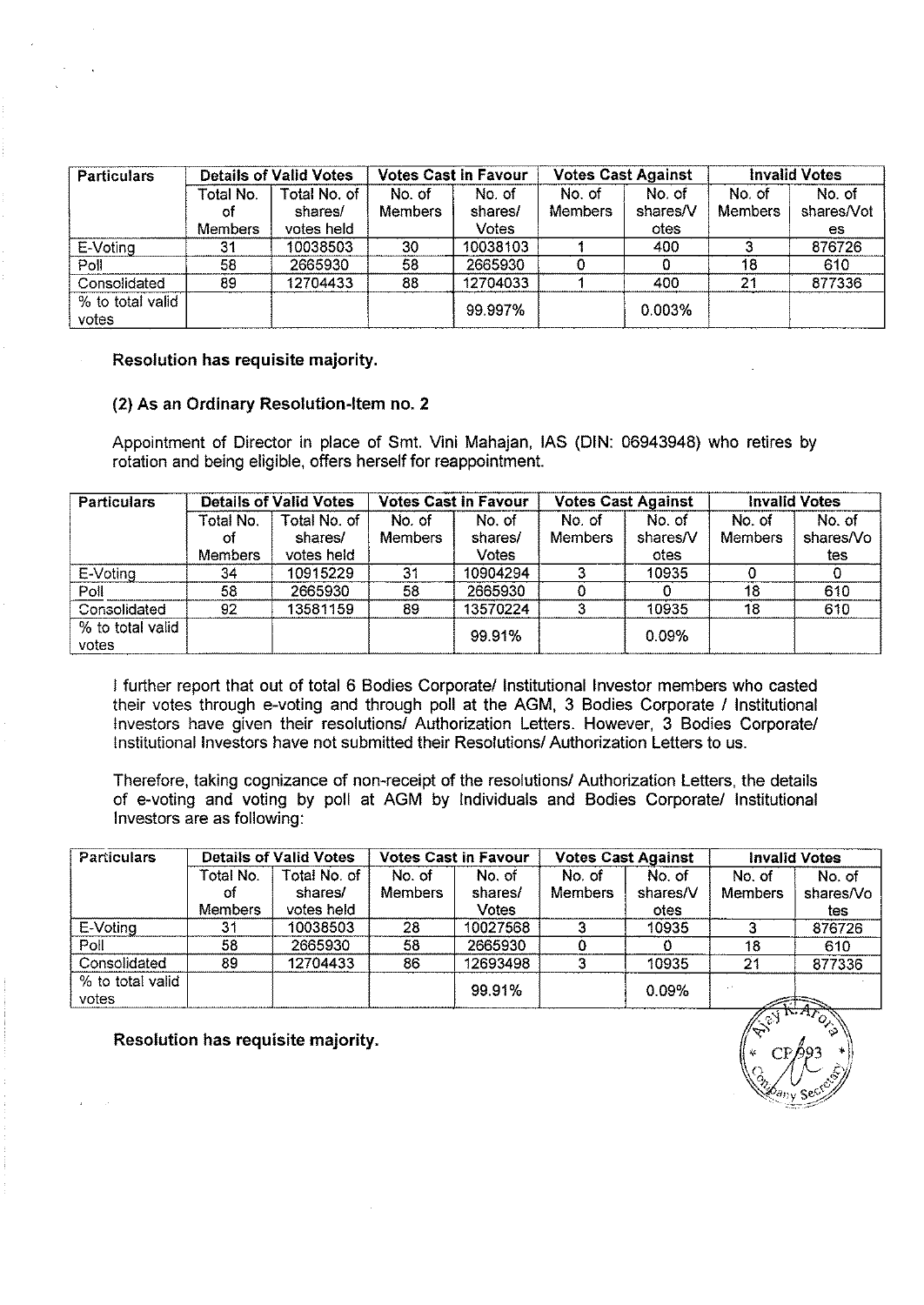#### SPECIAL BUSINESS:

#### (3) As an Ordinary Resolution-Item no. 3

According of approval to the Appointment of Mis. J.K. Kabra and Co., Cost Accountants as the Cost Auditors of the Company for the financial year 2019-20 at a remuneration of Rs.30,0001 besides the reimbursement of out of pocket expenses.

| <b>Particulars</b>        |                | <b>Details of Valid Votes</b> | <b>Votes Cast in Favour</b> |              | <b>Votes Cast Against</b> |          | <b>Invalid Votes</b> |          |
|---------------------------|----------------|-------------------------------|-----------------------------|--------------|---------------------------|----------|----------------------|----------|
|                           | Total No.      | Total No. of                  | No. of                      | No. of       | No. of                    | No. of   | No of                | No. of   |
|                           | ΟŤ             | shares/                       | <b>Members</b>              | shares/      | Members                   | shares/V | <b>Members</b>       | shares/V |
|                           | <b>Members</b> | votes held                    |                             | <b>Votes</b> |                           | otes     |                      | otes     |
| Evoting                   | 34             | 10915229                      | 32 <sub>2</sub>             | 10905094     |                           | 10135    |                      |          |
| Poll                      | 58             | 2665930                       | 58                          | 2665930      |                           |          | 18                   | 610      |
| Consolidated              | 92             | 13581159                      | 90                          | 13571024     |                           | 10135    | 18                   | 610      |
| % to total valid<br>votes |                |                               |                             | 99.92%       |                           | 0.08%    |                      |          |

I further report that out of total 6 Bodies Corporate/lnstitutional Investor members who casted their votes through e-voting and through poll at the AGM, 3 Bodies Corporate *I* Institutional Investors have given their resolutions/ Authorization Letters. However, 3 Bodies Corporate/ Institutional Investors have not submitted their Resolutions/ Authorization Letters to us.

Therefore, taking cognizance of non-receipt of the resolutions/ Authorization Letters, the details of e-voting and voting by poll at AGM by Individuals and Bodies *Corporatel* Institutional Investors are as following:

| <b>Particulars</b> |                | <b>Details of Valid Votes</b> | <b>Votes Cast in Favour</b> |          | <b>Votes Cast Against</b> |          | <b>Invalid Votes</b> |          |
|--------------------|----------------|-------------------------------|-----------------------------|----------|---------------------------|----------|----------------------|----------|
|                    | Total No.      | Total No. of                  | No. of                      | No. of   | No. of                    | No. of   | No. of               | No. of   |
|                    | Οf             | shares/                       | <b>Members</b>              | shares/  | Members                   | shares/V | Members              | shares/V |
|                    | <b>Members</b> | votes held                    |                             | Votes    |                           | otes     |                      | otes     |
| Evoting            | 31             | 10038503                      | 29                          | 10028368 |                           | 10135    |                      | 876726   |
| $P$ oll            | 58             | 2665930                       | 58                          | 2665930  |                           |          | 18                   | 610      |
| Consolidated       | 89             | 12704433                      | 87                          | 12694298 |                           | 10135    | 21                   | 877336   |
| % to total valid   |                |                               |                             | 99.92%   |                           | 0.08%    |                      |          |
| votes              |                |                               |                             |          |                           |          |                      |          |

#### Resolution has requisite majority.

#### 4) As an Ordinary Resolution-Item no. 4

Appointment of Shri Manjit Singh Brar, lAS (DIN:00942519) as a Director liable to retire by rotation.

| <b>Particulars</b>        |                | <b>Details of Valid Votes</b> | <b>Votes Cast in Favour</b> |          | <b>Votes Cast Against</b> |          | <b>Invalid Votes</b> |           |
|---------------------------|----------------|-------------------------------|-----------------------------|----------|---------------------------|----------|----------------------|-----------|
|                           | Total No.      | Total No. of                  | No. of                      | No. of   | No. of                    | No. of   | No. of               | No. of    |
|                           | оf             | shares/                       | Members                     | shares/  | Members                   | shares/V | <b>Members</b>       | shares/Vo |
|                           | <b>Members</b> | votes held                    |                             | Votes    |                           | otes     |                      | tes       |
| Evoting                   | 34             | 10915229                      | 31                          | 10904294 |                           | 10935    |                      |           |
| Poll                      | 58             | 2665930                       | 58                          | 2665930  |                           |          | 18                   | 610       |
| Consolidated              | 92             | 13581159                      | 89                          | 13570224 |                           | 10935    | $18 -$               | 610       |
| % to total valid<br>votes |                |                               |                             | 99.91%   |                           | 0.09%    | 13 A                 | $\omega$  |

 $\| \circ$  CP/993 \*)  $3.1 \wedge z$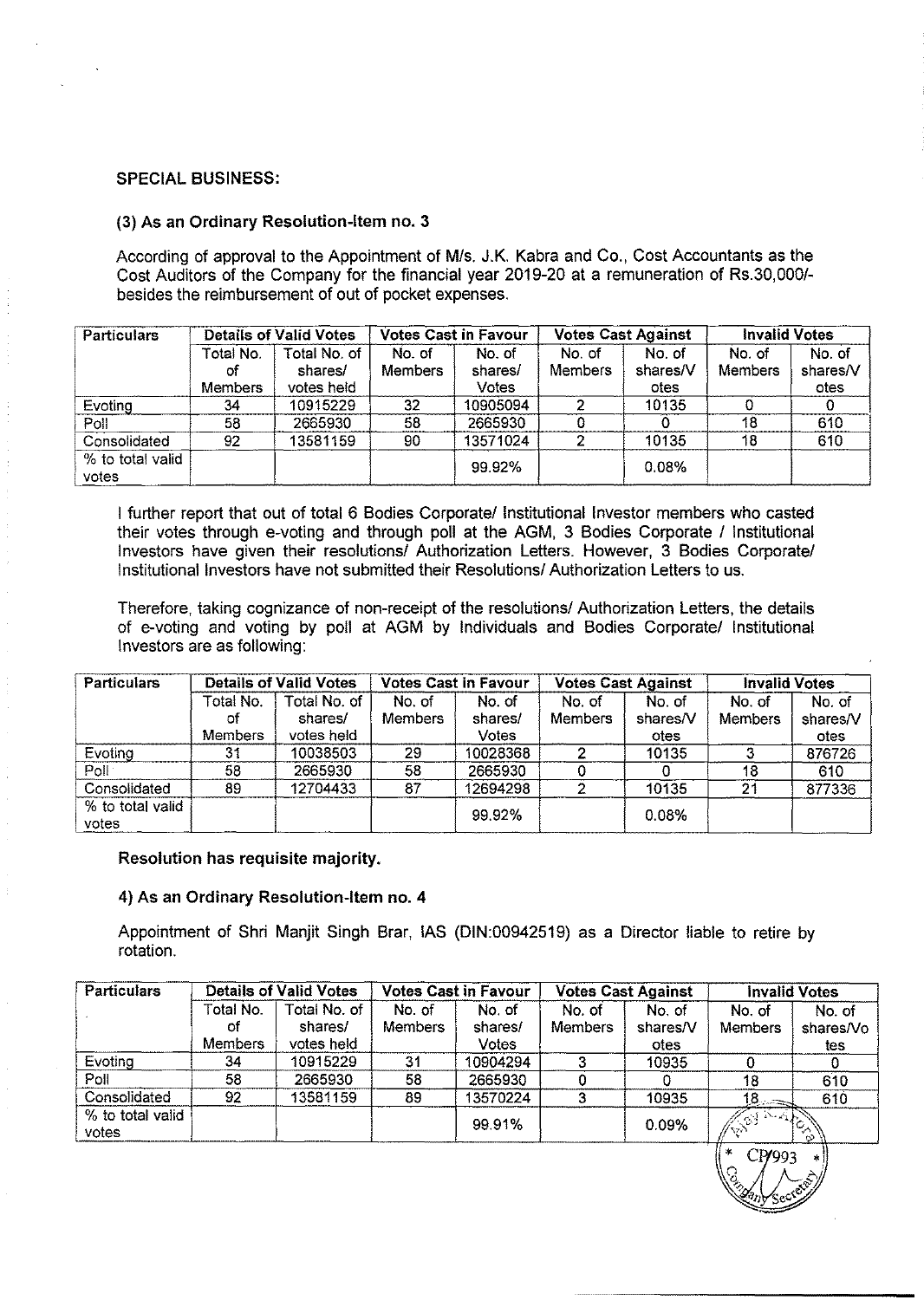I further report that out of total 6 Bodies Corporate/ Institutional Investor members who casted their votes through e-voting and through poll at the AGM, 3 Bodies Corporate / Institutional Investors have given their resolutions/ Authorization Letters. However, 3 Bodies Corporate/ Institutional Investors have not submitted their Resolutions/ Authorization Letters to us.

Therefore, taking cognizance of non-receipt of the resolutions/ Authorization Letters, the details of e-voting and voting by poll at AGM by Individuals and Bodies Corporate/ Institutional Investors are as following:

| <b>Particulars</b> |                | <b>Details of Valid Votes</b> | <b>Votes Cast in Favour</b> |          | <b>Votes Cast Against</b> |          | <b>Invalid Votes</b> |           |
|--------------------|----------------|-------------------------------|-----------------------------|----------|---------------------------|----------|----------------------|-----------|
|                    | Total No.      | Total No. of                  | No. of                      | No. of   | No. of                    | No. of   | No. of               | No. of    |
|                    | Οf             | shares/                       | Members                     | shares/  | <b>Members</b>            | shares/V | <b>Members</b>       | shares/Vo |
|                    | <b>Members</b> | votes held                    |                             | Votes    |                           | otes     |                      | tes.      |
| Evoting            | 31             | 10038503                      | 28                          | 10027568 |                           | 10935    |                      | 876726    |
| Poll               | 58             | 2665930                       | 58                          | 2665930  |                           |          | 18                   | 610       |
| Consolidated       | 89             | 12704433                      | 86                          | 12693498 |                           | 10935    | 21                   | 877336    |
| % to total valid   |                |                               |                             | 99.91%   |                           | 0.09%    |                      |           |
| votes              |                |                               |                             |          |                           |          |                      |           |

Resolution has requisite majority.

#### (5) As an Ordinary Resolution-Item no. 5

Appointment of Smt. Deepti Uppal, lAS (DIN:07849677) as a Director, liable to retire by rotation.

| Particulars      |                | <b>Details of Valid Votes</b> |                | <b>Votes Cast in Favour</b> |         | <b>Votes Cast Against</b> |                | <b>Invalid Votes</b> |
|------------------|----------------|-------------------------------|----------------|-----------------------------|---------|---------------------------|----------------|----------------------|
|                  | Total No.      | Total No. of                  | No. of         | No. of                      | No. of  | No. of                    | No. of         | No. of               |
|                  | Оf             | shares/                       | <b>Members</b> | shares/                     | Members | shares/V                  | <b>Members</b> | shares/Vo            |
|                  | <b>Members</b> | votes held                    |                | Votes                       |         | otes                      |                | tes                  |
| Evoting          | 34             | 10915229                      | 30             | 10904194                    |         | 11035                     |                |                      |
| Poll             | 58             | 2665930                       | 58             | 2665930                     |         |                           | 18             | 610                  |
| Consolidated     | 92             | 13581159                      | 88             | 13570124                    |         | 11035                     | 18             | 610                  |
| % to total valid |                |                               |                | 99.92%                      |         | 0.08%                     |                |                      |
| votes            |                |                               |                |                             |         |                           |                |                      |

I further report that out of total 6 Bodies Corporate/ Institutional Investor members who casted their votes through e-voting and through poll at the AGM, 3 Bodies Corporate / Institutional Investors have given their resolutions/ Authorization Letters. However, 3 Bodies Corporate/ Institutional Investors have not submitted their Resolutions/ Authorization Letters to us.

Therefore, taking cognizance of non-receipt of the resolutions/ Authorization Letters, the details of e-voting and voting by poll at AGM by Individuals and Bodies Corporate/ Institutional Investors are as following:

| <b>Particulars</b> |                            | <b>Details of Valid Votes</b>         | <b>Votes Cast in Favour</b> |                            | <b>Votes Cast Against</b> |                            | <b>Invalid Votes</b>     |                            |
|--------------------|----------------------------|---------------------------------------|-----------------------------|----------------------------|---------------------------|----------------------------|--------------------------|----------------------------|
|                    | Total No.<br>οf<br>Members | Total No. of<br>shares/<br>votes held | No. of<br><b>Members</b>    | No. of<br>shares/<br>Votes | No. of<br>Members         | No. of<br>shares/V<br>otes | No. of<br><b>Members</b> | No. of<br>shares/Vo<br>tes |
| Evoting            | 31                         | 10038503                              | 27                          | 10027468                   |                           | 11035                      |                          | 876726                     |
| Poll               | 58                         | 2665930                               | 58                          | 2665930                    |                           |                            | 18                       | ___610                     |
|                    |                            |                                       |                             |                            |                           |                            | $\mathbb{R}^8$           | $M_{\alpha\alpha}$         |

 $\mathcal{G}$  ).

 $(*\frac{6}{3}$   $993$   $*$   $*$ *o ~* '1-.'"  $2d_{\rm w}$  sec $\mathscr{G}$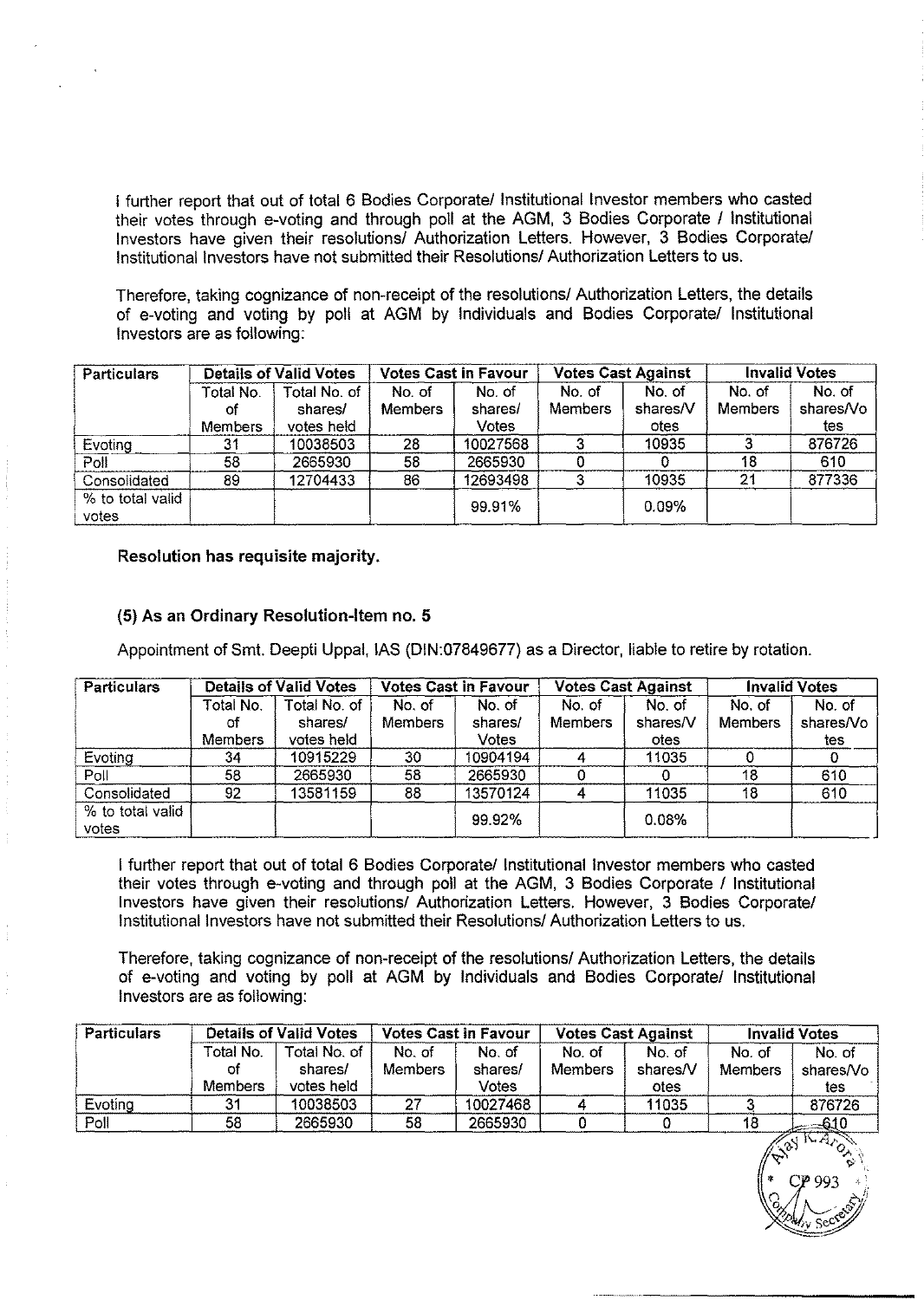| Consolidated                         | 89 | 12704433 | 85 | 12693398 | 11035 | ___________________ | 877336 |
|--------------------------------------|----|----------|----|----------|-------|---------------------|--------|
| .<br>% to<br>valid<br>total<br>votes |    |          |    | 99.91%   | 0.09% |                     |        |

#### (6) As an ordinary Resolution-Item no. 6

Appointment of Shri Naveen Chopra (DIN:08465391) as a Director, liable to retire by rotation.

| <b>Particulars</b>        |                            | <b>Details of Valid Votes</b>         |                          | <b>Votes Cast in Favour</b> |                          | <b>Votes Cast Against</b>  |                          | <b>Invalid Votes</b>       |
|---------------------------|----------------------------|---------------------------------------|--------------------------|-----------------------------|--------------------------|----------------------------|--------------------------|----------------------------|
|                           | Total No.<br>οt<br>Members | Total No. of<br>shares/<br>votes held | No. of<br><b>Members</b> | No. of<br>shares/<br>Votes  | No. of<br><b>Members</b> | No. of<br>shares/V<br>otes | No. of<br><b>Members</b> | No. of<br>shares/Vo<br>tes |
| Evoting                   | 34                         | 10915229                              | 30                       | 10904194                    |                          | 11035                      |                          |                            |
| Poll                      | 58                         | 2665930                               | 58                       | 2665930                     |                          |                            | 18                       | 610                        |
| Consolidated              | 92                         | 13581159                              | 88                       | 13570124                    |                          | 11035                      | 18                       | 610                        |
| % to total valid<br>votes |                            |                                       |                          | 99.92%                      |                          | 0.08%                      |                          |                            |

I further report that out of total 6 Bodies Corporate/ Institutional Investor members who casted their votes through e-voting and through poll at the AGM, 3 Bodies Corporate / Institutional Investors have given their resolutions/ Authorization Letters. However, 3 Bodies Corporate/ Institutional Investors have not submitted their Resolutions/ Authorization Letters to us.

Therefore, taking cognizance of non-receipt of the resolutions/ Authorization Letters, the details of e-voting and voting by poll at AGM by Individuals and Bodies Corporate/ Institutional Investors are as following:

| <b>Particulars</b> | <b>Details of Valid Votes</b> |              | <b>Votes Cast in Favour</b> |              | <b>Votes Cast Against</b> |          | <b>Invalid Votes</b> |           |
|--------------------|-------------------------------|--------------|-----------------------------|--------------|---------------------------|----------|----------------------|-----------|
|                    | Total No.                     | Total No. of | No. of                      | No. of       | No. of                    | No. of   | No. of               | No. of    |
|                    | сf                            | shares/      | <b>Members</b>              | shares/      | <b>Members</b>            | shares/V | <b>Members</b>       | shares/Vo |
|                    | <b>Members</b>                | votes held   |                             | <b>Votes</b> |                           | otes     |                      | tes       |
| Evoting            | 31                            | 10038503     | 27                          | 10027468     |                           | 11035    |                      | 876726    |
| Poll               | 58                            | 2665930      | 58                          | 2665930      |                           |          | 18                   | 610       |
| Consolidated       | 89                            | 12704433     | 85                          | 12693398     |                           | 11035    | 21                   | 877336    |
| % to total valid   |                               |              |                             | 99.91%       |                           | $0.09\%$ |                      |           |
| votes              |                               |              |                             |              |                           |          |                      |           |

Resolution has requisite majority.

#### (7) As an Ordinary Resolution-Item no. 7

According of approval to the Appointment of Shri Manjit Singh Brar, lAS (DIN:00942519) as Managing Director of the Company for a period of five years with effect from 15th February, 2019 at the remuneration to be decided later within the limits specified in Schedule V of the Companies Act, 2013.

| <b>Particulars</b> |                                   | <b>Details of Valid Votes</b>         |                          | <b>Votes Cast in Favour</b> |                          | <b>Votes Cast Against</b>  |        | <b>Invalid Votes</b>                                                        |  |
|--------------------|-----------------------------------|---------------------------------------|--------------------------|-----------------------------|--------------------------|----------------------------|--------|-----------------------------------------------------------------------------|--|
|                    | Total No.<br>Оf<br><b>Members</b> | Total No. of<br>shares/<br>votes held | No. of<br><b>Members</b> | No. of<br>shares/<br>Votes  | No. of<br><b>Members</b> | No. of<br>shares/V<br>otes | No. of | No. of<br>Members $\pm$ shares/Vo<br>$A$ <sub><math>\lambda</math></sub> es |  |
|                    |                                   |                                       |                          |                             |                          |                            | $\sim$ | CP/993<br>$\ast$ :                                                          |  |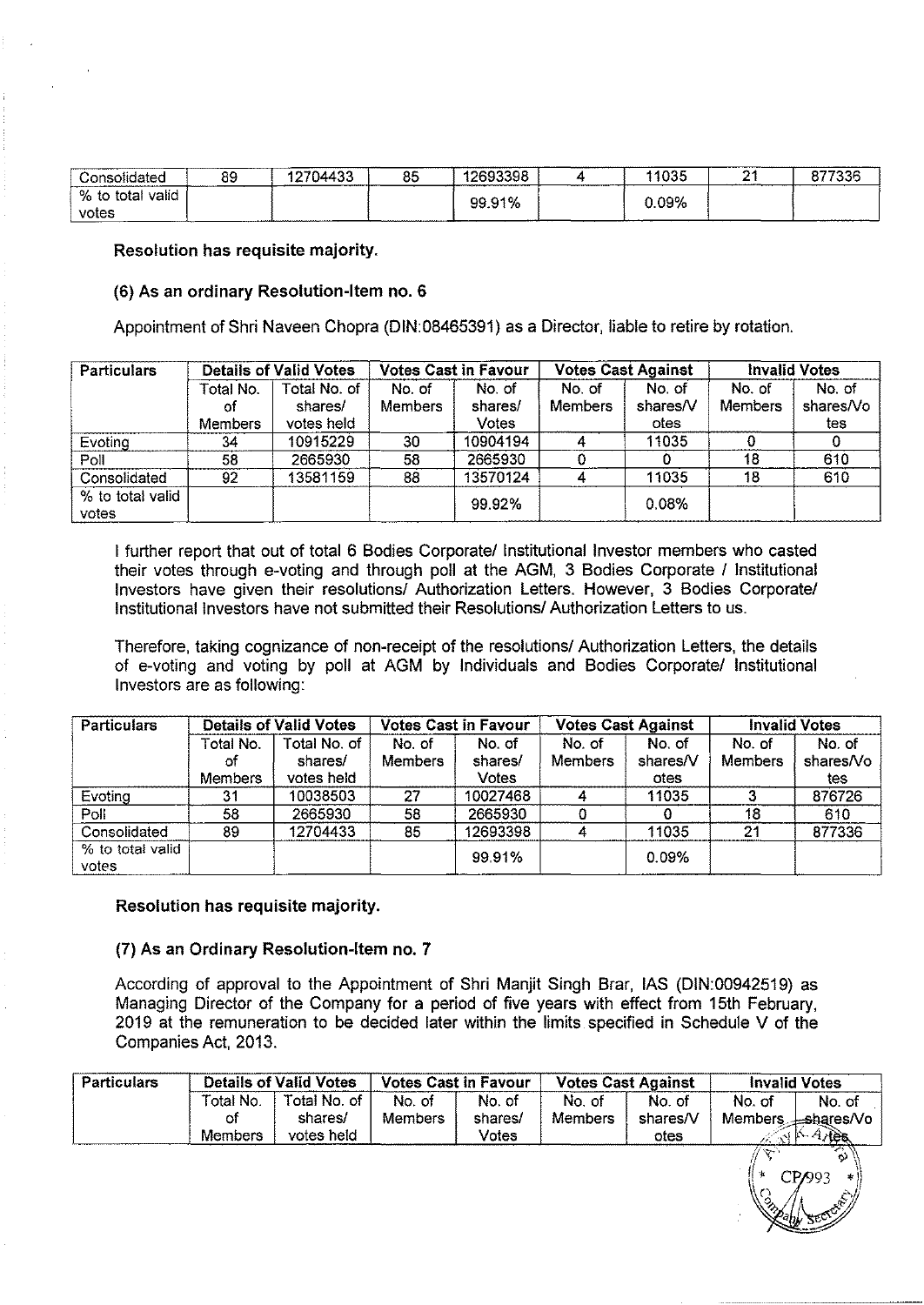| Evoting                            | 34 | 10915229 | 24 | 10904294 | 10935 |                            |
|------------------------------------|----|----------|----|----------|-------|----------------------------|
| ---- <del>----------</del><br>Poll | 58 | 2665930  | 58 | 2665930  |       | 610                        |
| Consolidated                       | 92 | 13581159 | 89 | 13570224 | 10935 | 610<br>___________________ |
| % to total valid                   |    |          |    | 99.92%   | 0.08% |                            |
| votes                              |    |          |    |          |       |                            |

I further report that out of total 6 Bodies Corporate/ Institutional Investor members who casted their votes through e-voting and through poll at the AGM, 3 Bodies Corporate / Institutional Investors have given their resolutions/ Authorization Letters. However, 3 Bodies Corporate/ Institutional Investors have not submitted their Resolutions/ Authorization Letters to us.

Therefore, taking cognizance of non-receipt of the resolutions/ Authorization Letters, the details of e-voting and voting by poll at AGM by Individuals and Bodies Corporate/ Institutional Investors are as following:

| <b>Particulars</b> | <b>Details of Valid Votes</b> |              | <b>Votes Cast in Favour</b> |          | <b>Votes Cast Against</b> |          | <b>Invalid Votes</b> |           |
|--------------------|-------------------------------|--------------|-----------------------------|----------|---------------------------|----------|----------------------|-----------|
|                    | Total No.                     | Total No. of | No. of                      | No. of   | No. of                    | No. of   | No. of               | No. of    |
|                    | ΟĪ                            | shares/      | <b>Members</b>              | shares/  | Members                   | shares/V | <b>Members</b>       | shares/Vo |
|                    | <b>Members</b>                | votes held   |                             | Votes    |                           | otes     |                      | tes       |
| Evoting            | 31                            | 10038503     | 28                          | 10027568 |                           | 10935    |                      | 876726    |
| Poll               | 58                            | 2665930      | 58                          | 2665930  |                           |          | 18                   | 610       |
| Consolidated       | 89                            | 12704433     | 86                          | 12693498 |                           | 10935    | 21                   | 877336    |
| % to total valid   |                               |              |                             | 99.91%   |                           | 0.09%    |                      |           |
| votes              |                               |              |                             |          |                           |          |                      |           |

#### Resolution has requisite majority.

#### (8) As an Ordinary Resolution-Item no. 8

According of approval to the Appointment of Smt. Neelima, lAS (DIN:08195539) for the period from 27th March, 2019 to 18th April, 2019 at the remuneration to be decided later within the limits specified in Schedule V of the Companies Act, 2013.

| <b>Particulars</b>        |                | <b>Details of Valid Votes</b> |         | <b>Votes Cast in Favour</b> |         | <b>Votes Cast Against</b> |         | <b>Invalid Votes</b> |
|---------------------------|----------------|-------------------------------|---------|-----------------------------|---------|---------------------------|---------|----------------------|
|                           | Total No.      | Total No.                     | No. of  | No. of                      | No. of  | No. of                    | No. of  | No. of               |
|                           | οf             | of shares/                    | Members | shares/                     | Members | shares/V                  | Members | shares/Vo            |
|                           | <b>Members</b> | votes held                    |         | Votes                       |         | otes                      |         | tes                  |
| Evoting                   | 34             | 10915229                      | 31      | 10904294                    |         | 10935                     |         |                      |
| $P$ oll                   | 58             | 2665930                       | 57      | 2665928                     |         |                           | 18      | 610                  |
| Consolidated              | 92             | 13581159                      | 88      | 13570222                    |         | 10937                     | 18      | 610                  |
| % to total valid<br>votes |                |                               |         | 99.92%                      |         | 0.08%                     |         |                      |

I further report that out of total 6 Bodies Corporate/ Institutional Investor members who casted their votes through e-voting and through poll at the AGM, 3 Bodies Corporate / Institutional Investors have given their resolutions/ Authorization Letters. However, 3 Bodies Corporate/ Institutional Investors have not submitted their Resolutions/ Authorization Letters to us.

Therefore, taking cognizance of non-receipt of the resolutions/ Authorization Letters, the details of e-voting and voting by poll at AGM by Individuals and Bodies Corporate/ thstitutional Investors are as following:

 $G \times A \longrightarrow$  $\sim$  ,  $\sim$  ,  $\sim$  ,  $\sim$  $\lesssim$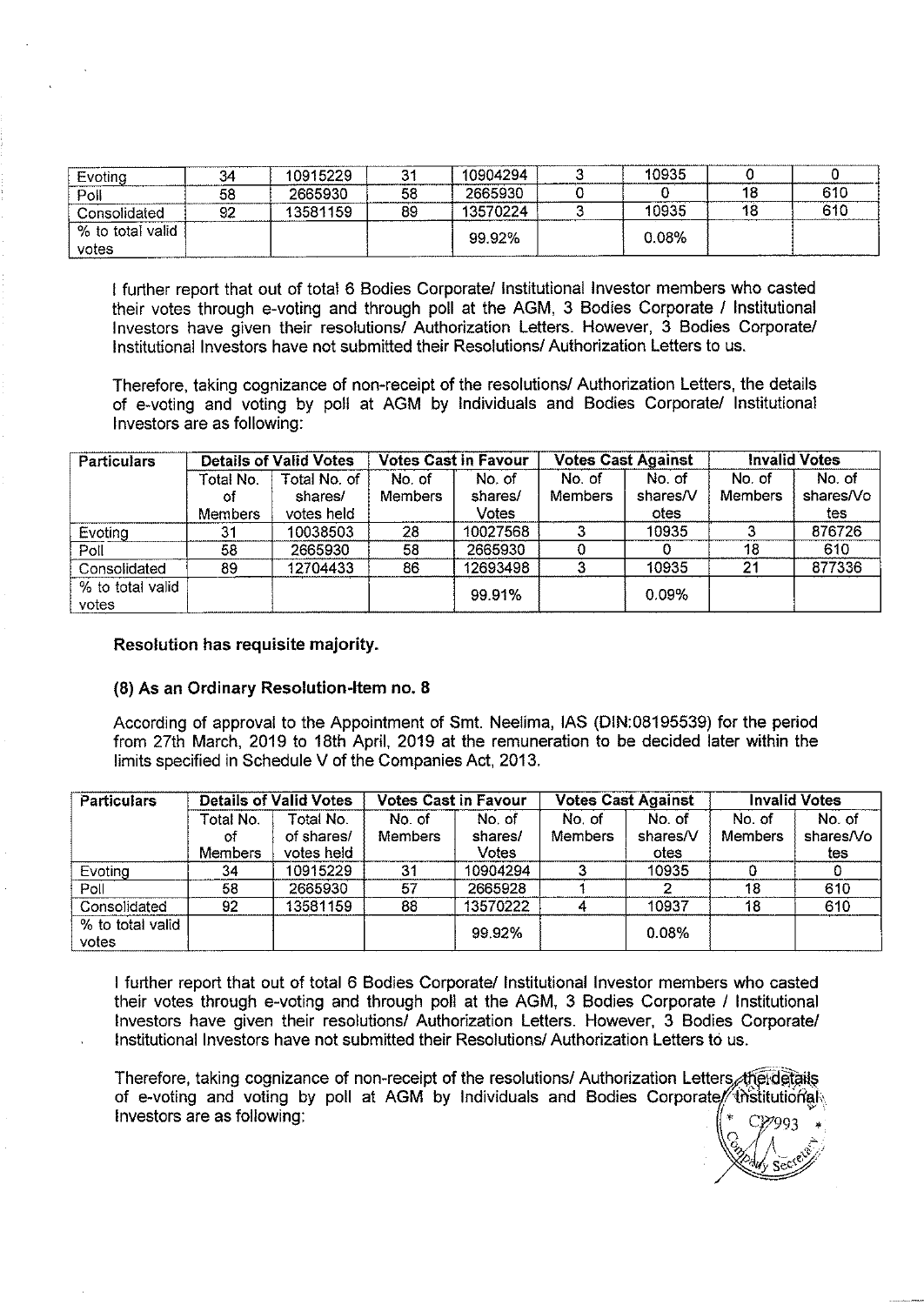| <b>Particulars</b>        |                                    | <b>Details of Valid Votes</b>         |                   | <b>Votes Cast in Favour</b>       |                          | <b>Votes Cast Against</b>  |                          | <b>Invalid Votes</b>       |  |
|---------------------------|------------------------------------|---------------------------------------|-------------------|-----------------------------------|--------------------------|----------------------------|--------------------------|----------------------------|--|
|                           | Total No.<br>-of<br><b>Members</b> | Total No. of<br>shares/<br>votes held | No. of<br>Members | No. of<br>shares/<br><b>Votes</b> | No. of<br><b>Members</b> | No. of<br>shares/V<br>otes | No. of<br><b>Members</b> | No. of<br>shares/Vo<br>tes |  |
| Evoting                   | 31                                 | 10038503                              | 28                | 10027568                          |                          | 10935                      |                          | 876726                     |  |
| Poll                      | 58                                 | 2665930                               | 57                | 2665928                           |                          |                            | 18                       | 610                        |  |
| Consolidated              | 89                                 | 12704433                              | 85                | 12693496                          |                          | 10937                      | 21                       | 877336                     |  |
| % to total valid<br>votes |                                    |                                       |                   | 99.91%                            |                          | 0.09%                      |                          |                            |  |

#### (9) As an Ordinary Resolution-Item no. 9

According of approval to the Appointment of Shri Naveen Chopra (DIN:08465391) as Whole Time Director of the Company, designated as Director, for a period of five years with effect from 28th May, 2019 on the terms and conditions as set out in the explanatory statement annexed to the Notice convening this meeting.

| <b>Particulars</b>        | <b>Details of Valid Votes</b> |              | <b>Votes Cast in Favour</b> |          | <b>Votes Cast Against</b> |          | <b>Invalid Votes</b> |           |
|---------------------------|-------------------------------|--------------|-----------------------------|----------|---------------------------|----------|----------------------|-----------|
|                           | Total No.                     | Total No. of | No. of                      | No. of   | No. of                    | No. of   | No. of               | No. of    |
|                           | ΩŤ                            | shares/      | Members                     | shares/  | <b>Members</b>            | shares/V | <b>Members</b>       | shares/Vo |
|                           | <b>Members</b>                | votes held   |                             | Votes    |                           | otes     |                      | tes       |
| Evoting                   | 34                            | 10915229     | 31                          | 10904994 |                           | 10235    |                      |           |
| Poll                      | 58                            | 2665930      | 58                          | 2665930  |                           |          | 18                   | 610       |
| Consolidated              | 92                            | 13581159     | 89                          | 13570924 |                           | 10235    | 18                   | 610       |
| % to total valid<br>votes |                               |              |                             | 99.92%   |                           | 0.08%    |                      |           |

I further report that out of total 6 Bodies Corporate/ Institutional Investor members who casted their votes through e-voting and through poll at the AGM, 3 Bodies Corporate / Institutional Investors have given their resolutions/ Authorization Letters. However, 3 Bodies Corporate/ Institutional Investors have not submitted their Resolutions/ Authorization Letters to us.

Therefore, taking cognizance of non-receipt of the resolutions/ Authorization Letters, the details of e-voting and voting by poll at AGM by Individuals and Bodies Corporate/ Institutional Investors are as following:

| <b>Particulars</b> |                | <b>Details of Valid Votes</b> |                | <b>Votes Cast in Favour</b> |         | <b>Votes Cast Against</b> | <b>Invalid Votes</b> |                      |
|--------------------|----------------|-------------------------------|----------------|-----------------------------|---------|---------------------------|----------------------|----------------------|
|                    | Total No.      | Total No. of                  | No. of         | No. of                      | No. of  | No. of                    | No. of               | No. of               |
|                    | οt             | shares/                       | <b>Members</b> | shares/                     | Members | shares/V                  | Members              | shares/Vo            |
|                    | <b>Members</b> | votes held                    |                | Votes                       |         | otes                      |                      | tes                  |
| Evoting            | 31             | 10038503                      | 28             | 10028268                    |         | 10235                     |                      | 876726               |
| Poll               | 58             | 2665930                       | 58             | 2665930                     |         |                           | 18                   | 610                  |
| Consolidated       | 89             | 12704433                      | 86             | 12694198                    |         | 10235                     | 21                   | 877336               |
| % to total valid   |                |                               |                | 99.92%                      |         | 0.08%                     |                      |                      |
| votes              |                |                               |                |                             |         |                           | 7.3)<br>----         | $A_{a_{o_{\Delta}}}$ |

 $\mathcal{L}_i$ ,  $\mathcal{L}_j$ 

omy se<sup>rs)</sup> *n* sec~

Resolution has requisite majority.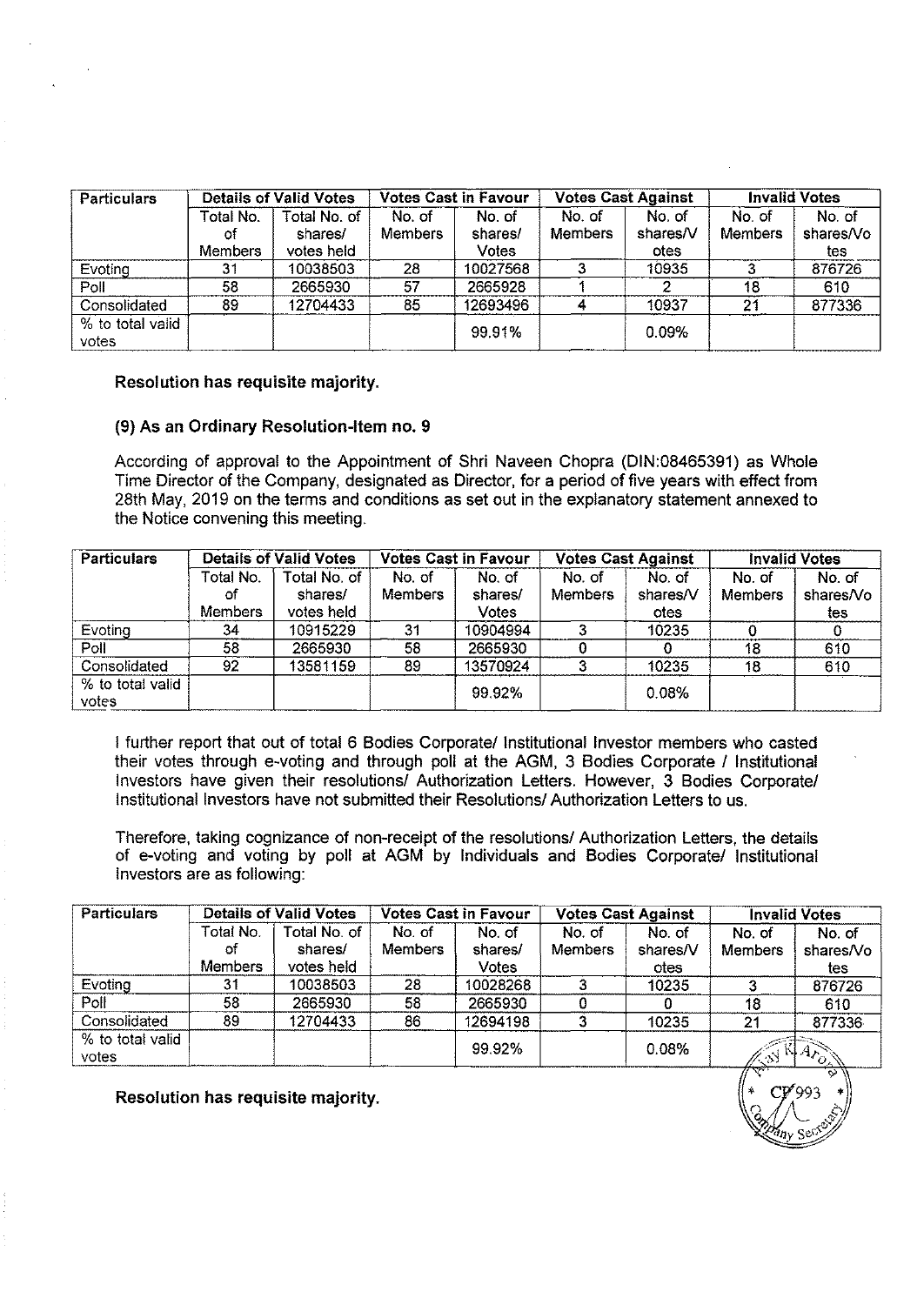#### (10) As a Special Resolution-Item no. 10

Re-Appointment of Dr. A.K. Kundra, lAS (Retd.) (DIN:00154024), who has attained the age of 76 years as an Independent Director, not liable to retire by rotation, for a second term of five consecutive years.

| <b>Particulars</b>        | <b>Details of Valid Votes</b>     |                                       | <b>Votes Cast in Favour</b> |                            | <b>Votes Cast Against</b> |                                   | <b>Invalid Votes</b>     |                            |
|---------------------------|-----------------------------------|---------------------------------------|-----------------------------|----------------------------|---------------------------|-----------------------------------|--------------------------|----------------------------|
|                           | Total No.<br>οf<br><b>Members</b> | Total No. of<br>shares/<br>votes held | No. of<br><b>Members</b>    | No. of<br>shares/<br>Votes | No. of<br><b>Members</b>  | No. of<br>shares/V<br><b>otes</b> | No. of<br><b>Members</b> | No. of<br>shares/Vo<br>tes |
| Evoting                   | 34                                | 10915229                              | 13                          | 9090910                    | 21                        | 1824319                           |                          |                            |
| Poll                      | 58                                | 2665930                               | 57                          | 2665928                    |                           |                                   | 18                       | 610                        |
| Consolidated              | 92                                | 13581159                              | 70                          | 11756838                   | 22                        | 1824321                           | 18                       | 610                        |
| % to total valid<br>votes |                                   |                                       |                             | 86.57%                     |                           | 13.43%                            |                          |                            |

I further report that out of total 6 Bodies Corporate/ Institutional Investor members who casted their votes through e-voting and through poll at the AGM, 3 Bodies Corporate / Institutional Investors have given their resolutions/ Authorization Letters. However, 3 Bodies Corporate/ Institutional Investors have not submitted their Resolutions/ Authorization Letters to us.

Therefore, taking cognizance of non-receipt of the resolutions/ Authorization Letters, the details of e-voting and voting by poll at AGM by Individuals and Bodies Corporate/ Institutional Investors are as following:

| <b>Particulars</b> | <b>Details of Valid Votes</b> |              | <b>Votes Cast in Favour</b> |          | <b>Votes Cast Against</b> |          | <b>Invalid Votes</b> |           |
|--------------------|-------------------------------|--------------|-----------------------------|----------|---------------------------|----------|----------------------|-----------|
|                    | Total No.                     | Total No. of | No. of                      | No. of   | No. of                    | No. of   | No. of               | No. of    |
|                    | οf                            | shares/      | <b>Members</b>              | shares/  | Members                   | shares/V | <b>Members</b>       | shares/Vo |
|                    | <b>Members</b>                | votes held   |                             | Votes    |                           | otes     |                      | tes       |
| Evoting            | 31                            | 10038503     | 13                          | 9090910  | 18                        | 947593   |                      | 876726    |
| Poll               | 58                            | 2665930      | 57                          | 2665928  |                           |          | 18                   | 610       |
| Consolidated       | 89                            | 12704433     | 70                          | 11756838 | 19                        | 947595   | 21                   | 877336    |
| % to total valid   |                               |              |                             | 92.54%   |                           | 7.46%    |                      |           |
| votes              |                               |              |                             |          |                           |          |                      |           |

Resolution has requisite majority.

#### (11) As a Special Resolution-Item no. 11

Re-Appointment of Shri D.C. Mehandru (DIN:00308524), who has attained the age of 82 years as an Independent Director, not liable to retire by rotation, for a second term of five consecutive years from the date of this AGM upto the conclusion of the 49th AGM to be held in the year 2024.

| <b>Particulars</b> | <b>Details of Valid Votes</b>     |                                       | <b>Votes Cast in Favour</b> |                            | <b>Votes Cast Against</b> |                           | <b>Invalid Votes</b>     |                            |
|--------------------|-----------------------------------|---------------------------------------|-----------------------------|----------------------------|---------------------------|---------------------------|--------------------------|----------------------------|
|                    | Total No.<br>ΟÌ<br><b>Members</b> | Total No. of<br>shares/<br>votes held | No. of<br><b>Members</b>    | No. of<br>shares/<br>Votes | No. of<br><b>Members</b>  | No of<br>shares/V<br>otes | No. of<br><b>Members</b> | No. of<br>shares/Vo<br>tes |
| Evoting            | 34                                | 10915229                              | 13                          | 9090910                    |                           | 1824319                   | 7. V                     |                            |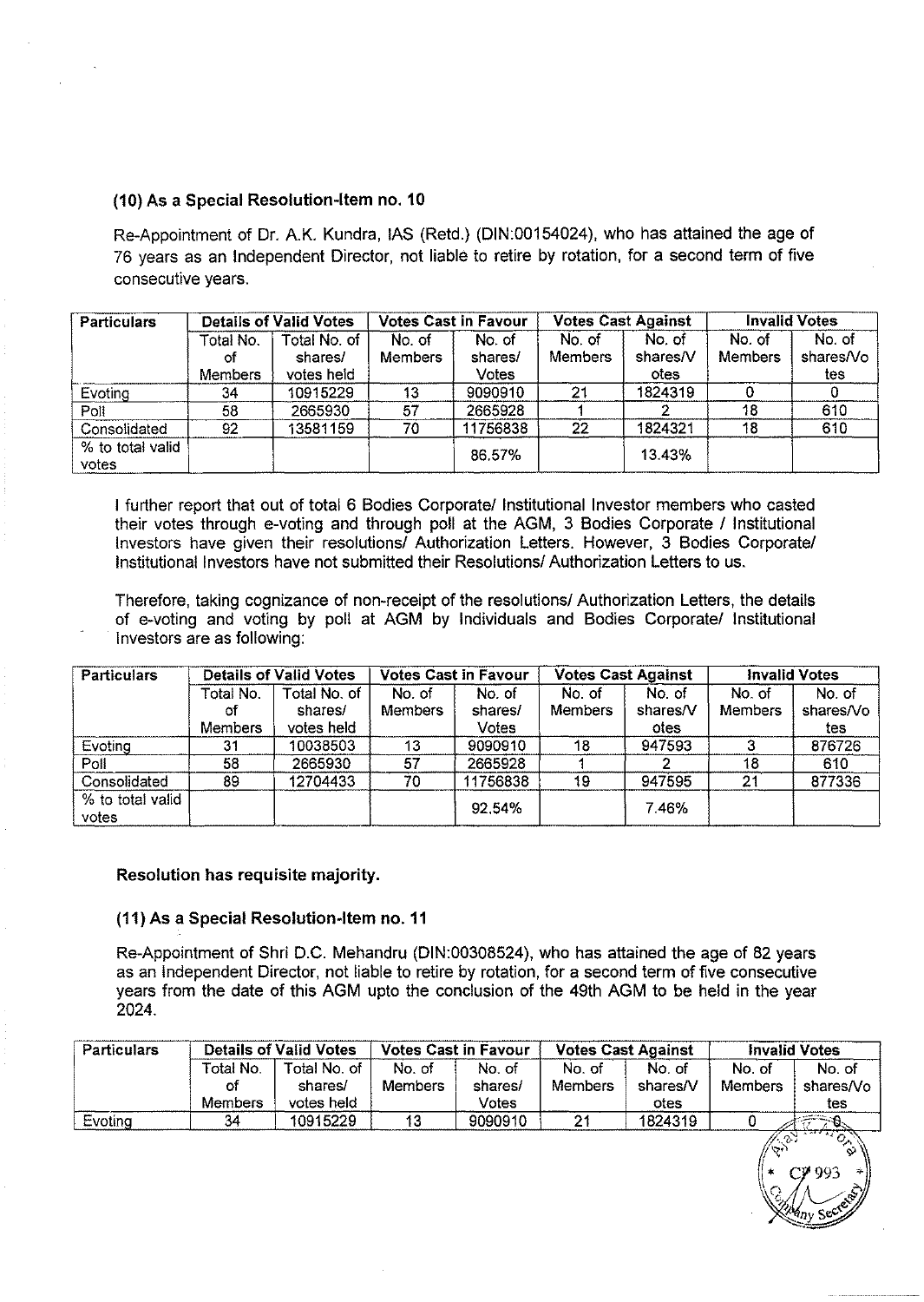| Poll             | 58 | 2665930  | يس سم | 2665928  |    |         | 610   |
|------------------|----|----------|-------|----------|----|---------|-------|
| Consolidated     | 92 | 13581159 | 70    | 11756838 | n. | 1824321 | -61 L |
| % to total valid |    |          |       | 86.57%   |    | 13.43%  |       |
| votes            |    |          |       |          |    |         |       |

I further report that out of total 6 Bodies Corporate/ Institutional Investor members who casted their votes through e-voting and through poll at the AGM, 3 Bodies Corporate / Institutional Investors have given their resolutions/ Authorization Letters. However, 3 Bodies Corporate/ Institutional Investors have not submitted their Resolutions/ Authorization Letters to us.

Therefore, taking cognizance of non-receipt of the resolutions/ Authorization Letters, the details of e-voting and voting by poll at AGM by Individuals and Bodies Corporate/ Institutional Investors are as following:

| <b>Particulars</b>        | <b>Details of Valid Votes</b>     |                                       | <b>Votes Cast in Favour</b> |                            | <b>Votes Cast Against</b> |                            | <b>Invalid Votes</b>    |                            |
|---------------------------|-----------------------------------|---------------------------------------|-----------------------------|----------------------------|---------------------------|----------------------------|-------------------------|----------------------------|
|                           | Total No.<br>ΩŤ<br><b>Members</b> | Total No. of<br>shares/<br>votes held | No. of<br><b>Members</b>    | No. of<br>shares/<br>Votes | No. of<br>Members         | No. of<br>shares/V<br>otes | No of<br><b>Members</b> | No. of<br>shares/Vo<br>tes |
| Evoting                   | 31                                | 10038503                              | 13                          | 9090910                    | 18                        | 947593                     |                         | 876726                     |
| Poll                      | 58                                | 2665930                               | 57                          | 2665928                    |                           |                            | 18                      | 610                        |
| Consolidated              | 89                                | 12704433                              | 70                          | 11756838                   | 19                        | 947595                     | -21                     | 877336                     |
| % to total valid<br>votes |                                   |                                       |                             | 92.54%                     |                           | 7.46%                      |                         |                            |

Resolution has requisite majority.

#### (12) As a Special Resolution-Item no. 12

Re-Appointment of Shri J.S. Mann (DIN:00399381), as an Independent Director, not liable to retire by rotation, for a second term of five consecutive years from the date of this AGM upto the conclusion of the 49th AGM to be held in the year 2024.

| Particulars      | <b>Details of Valid Votes</b> |              | <b>Votes Cast in Favour</b> |          | <b>Votes Cast Against</b> |          | <b>Invalid Votes</b> |           |
|------------------|-------------------------------|--------------|-----------------------------|----------|---------------------------|----------|----------------------|-----------|
|                  | Total No.                     | Total No. of | No. of                      | No. of   | No. of                    | No. of   | No. of               | No. of    |
|                  | Ωt                            | shares/      | <b>Members</b>              | shares/  | <b>Members</b>            | shares/V | <b>Members</b>       | shares/Vo |
|                  | Members                       | votes held   |                             | Votes    |                           | otes     |                      | tes       |
| Evoting          | 34                            | 10915229     | 13                          | 9090910  | 21                        | 1824319  |                      |           |
| Poll             | 58                            | 2665930      | 57                          | 2665928  |                           |          | 18                   | 610       |
| Consolidated     | 92                            | 13581159     | 70                          | 11756838 | 22                        | 1824321  | 18                   | 610       |
| % to total valid |                               |              |                             | 86.57%   |                           | 13.43%   |                      |           |
| votes            |                               |              |                             |          |                           |          |                      |           |

I further report that out of total 6 Bodies Corporate/ Institutional Investor members who casted their votes through e-voting and through poll at the AGM, 3 Bodies Corporate / Institutional Investors have given their resolutions/ Authorization Letters. However, 3 Bodies Corporate/ Institutional Investors have not submitted their Resolutions/ Authorization Letters to us.

Therefore, taking cognizance of non-receipt of the resolutions/ Authorization Letters, the details of e-voting and voting by poll at AGM by Individuals and Bodies Corporate/ Institutional Investors are as following: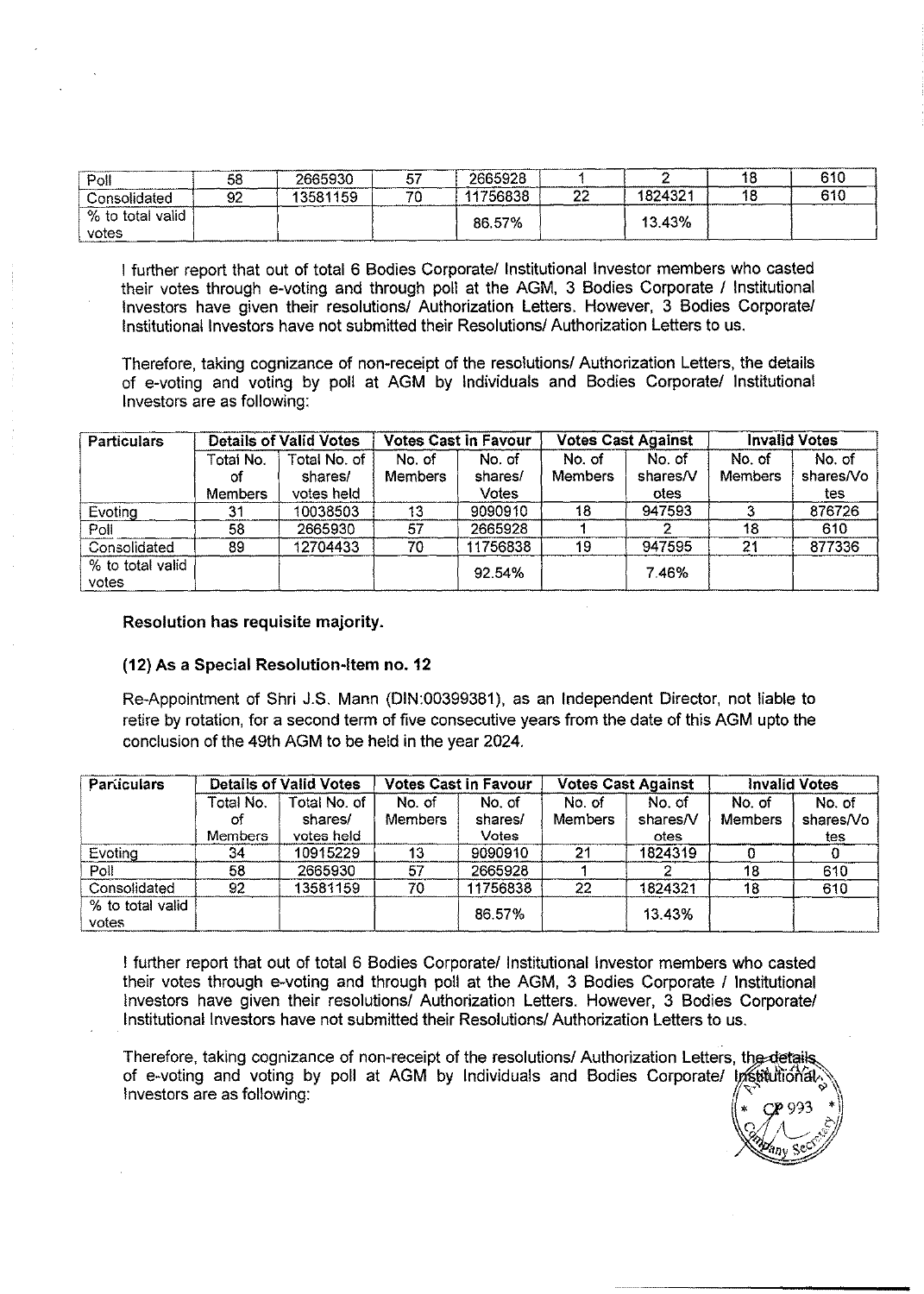| <b>Particulars</b>        | <b>Details of Valid Votes</b> |                                       | <b>Votes Cast in Favour</b> |                            | <b>Votes Cast Against</b> |                            | <b>Invalid Votes</b>     |                            |
|---------------------------|-------------------------------|---------------------------------------|-----------------------------|----------------------------|---------------------------|----------------------------|--------------------------|----------------------------|
|                           | Гotal No.<br>Ωf<br>Members    | Total No. of<br>shares/<br>votes held | No. of<br><b>Members</b>    | No. of<br>shares/<br>Votes | No. of<br><b>Members</b>  | No. of<br>shares/V<br>otes | No. of<br><b>Members</b> | No. of<br>shares/Vo<br>tes |
| Evoting                   | 31                            | 10038503                              | 13                          | 9090910                    | 18                        | 947593                     |                          | 876726                     |
| Poll                      | 58                            | 2665930                               | 57                          | 2665928                    |                           |                            | 18                       | 610                        |
| Consolidated              | 89                            | 12704433                              | 70                          | 11756838                   | 19                        | 947595                     | 21                       | 877336                     |
| % to total valid<br>votes |                               |                                       |                             | 92.54%                     |                           | 7.46%                      |                          |                            |

#### (13) As an Ordinary Resolution-Item no. 13

Appointment of Shri G.S. Sandhu, lAS (Retd.) (DIN:01790828), as an Independent Director, not liable to retire by rotation, for a term of five consecutive years from the date of this AGM upto the conclusion of the 49th AGM to be held in the year 2024.

| <b>Particulars</b>        | <b>Details of Valid Votes</b> |                                       | <b>Votes Cast in Favour</b> |                            | <b>Votes Cast Against</b> |                            | <b>Invalid Votes</b>     |                            |
|---------------------------|-------------------------------|---------------------------------------|-----------------------------|----------------------------|---------------------------|----------------------------|--------------------------|----------------------------|
|                           | Total No.<br>of<br>Members    | Total No. of<br>shares/<br>votes held | No. of<br><b>Members</b>    | No. of<br>shares/<br>Votes | No. of<br><b>Members</b>  | No. of<br>shares/V<br>otes | No. of<br><b>Members</b> | No. of<br>shares/Vo<br>tes |
| Evoting                   | 34                            | 10915229                              | 15                          | 9091810                    | 19.                       | 1823419                    |                          |                            |
| Poll                      | 58                            | 2665930                               | 57                          | 2665928                    |                           |                            | 18                       | 610                        |
| Consolidated              | 92                            | 13581159                              | 72                          | 11757738                   | 20                        | 1823421                    | 18                       | 610                        |
| % to total valid<br>votes |                               |                                       |                             | 86.57%                     |                           | 13.43%                     |                          |                            |

I further report that out of total 6 Bodies Corporate/ Institutional Investor members who casted their votes through e-voting and through poll at the AGM, 3 Bodies Corporate / Institutional Investors have given their resolutions/ Authorization Letters. However, 3 Bodies Corporate/ Institutional Investors have not submitted their Resolutions/ Authorization Letters to us.

Therefore, taking cognizance of non-receipt of the resolutions/ Authorization Letters, the details of e-voting and voting by poll at AGM by Individuals and Bodies Corporate/ Institutional Investors are as following:

| <b>Particulars</b>        | <b>Details of Valid Votes</b> |                       | <b>Votes Cast in Favour</b> |                  | <b>Votes Cast Against</b> |                  | <b>Invalid Votes</b> |                  |
|---------------------------|-------------------------------|-----------------------|-----------------------------|------------------|---------------------------|------------------|----------------------|------------------|
|                           | Total No.                     | Total No. of          | No. of                      | No. of           | No. of                    | No. of           | No. of               | No. of           |
|                           | ٥f<br><b>Members</b>          | shares/<br>votes held | <b>Members</b>              | shares/<br>Votes | <b>Members</b>            | shares/V<br>otes | <b>Members</b>       | shares/Vo<br>tes |
| Evoting                   | 31                            | 10038503              | 15                          | 9091810          | 16                        | 946693           |                      | 876726           |
| Poll                      | 58                            | 2665930               | 57                          | 2665928          |                           |                  | 18                   | 610              |
| Consolidated              | 89                            | 12704433              | 72                          | 11757738         |                           | 946695           | 21                   | 877336           |
| % to total valid<br>votes |                               |                       |                             | 92.55%           |                           | 7.45%            | $\sqrt{2}$           | Archive          |

Resolution has requisite majority.

 $\frac{1}{\sqrt{2}}$   $\frac{1}{\sqrt{2}}$ ,